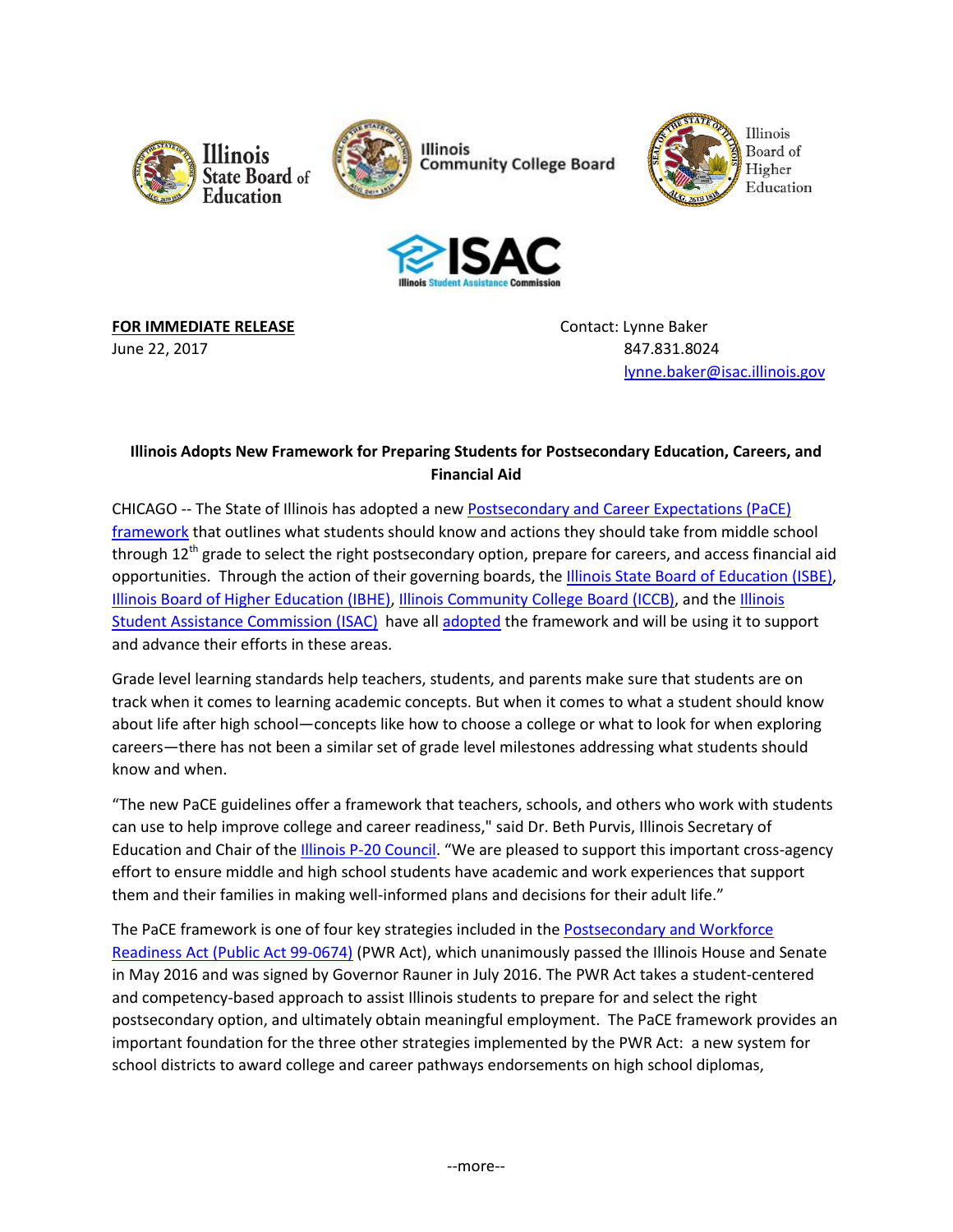supporting students to avoid remediation in college through targeted math instruction during the senior year, and piloting competency-based high school graduation requirements.

The framework is intended to be used by communities to organize their activities around postsecondary education and career readiness and financial aid supports. While the PWR Act does not require school districts to adopt it, state agencies will use PaCE to organize their supports in these areas to local communities.

For example, ISAC is using PaCE as a framework to guide the assistance it delivers through a recently awarded seven-year, \$18.6 million federa[l Gaining Early Awareness and Readiness for Undergraduate](https://www2.ed.gov/programs/gearup/index.html)  [Programs](https://www2.ed.gov/programs/gearup/index.html) (GEAR UP) grant that will provide services to approximately 30,500 students in 25 middle schools and 25 high schools across Illinois. ISAC is also supporting the work of the Northern Illinois [University P-20 Center](http://www.niu.edu/p20/) in the creation of professional development modules on the PaCE framework for administrators and school counselors. In addition, th[e Northern Illinois Regional P-20 Network](http://niu.edu/p20network/) has created tools to help implement the PaCE Framework, especially *On PaCE to Thrive: A Guide to Community Action for College and Career Readiness*, which provides activities to be shared by stakeholders in each community.

PaCE was developed through a multi-year process led by the Illinois P-20 Council's College and Career Readiness Committee. The advisory committee that developed PaCE included over 30 members from across the State representing school counselors, district administrators, universities, community colleges, teacher, employers, state agencies, and nonprofit organizations.

While PaCE was not officially adopted until this month, some Illinois school districts have already begun to implement it.

"Our district has done a significant amount of work on college and career readiness, and we have found PaCE to be a great modeling tool to build on that work," said Dr. Travis L. McGuire, Superintendent of [Hinkley-Big Rock CUSD #429.](https://www.hbr429.org/) "The flexibility of the framework has allowed us to identify and implement important components aligned to our local needs and resources."

ISBE will be live on Facebook at 3 pm on Wednesday, June 28, to answer questions about PaCE at [www.facebook.com/IllinoisStateBoardofEducation.](http://www.facebook.com/IllinoisStateBoardofEducation) ISBE Director of Community Partnerships and Secondary Transformation Mary Reynolds and Illini Central CUSD 189 Superintendent Mike Ward will share how they envision using the framework to help all students prepare for college and career.

The official PaCE framework is available at [https://www.isbe.net/Documents/PaCE\\_Revisions.pdf](https://www.isbe.net/Documents/PaCE_Revisions.pdf) Resources for PaCE and other aspects of the PWR Act are available at [www.pwract.org.](http://www.pwract.org/)

### **About the Illinois Board of Higher Education**

The Illinois Board of Higher Education (IBHE) is the state's agency for planning and coordination of higher education, including connecting the needs of the state's workforce with college degrees and postsecondary training programs. [www.ibhe.org](http://www.ibhe.org/)